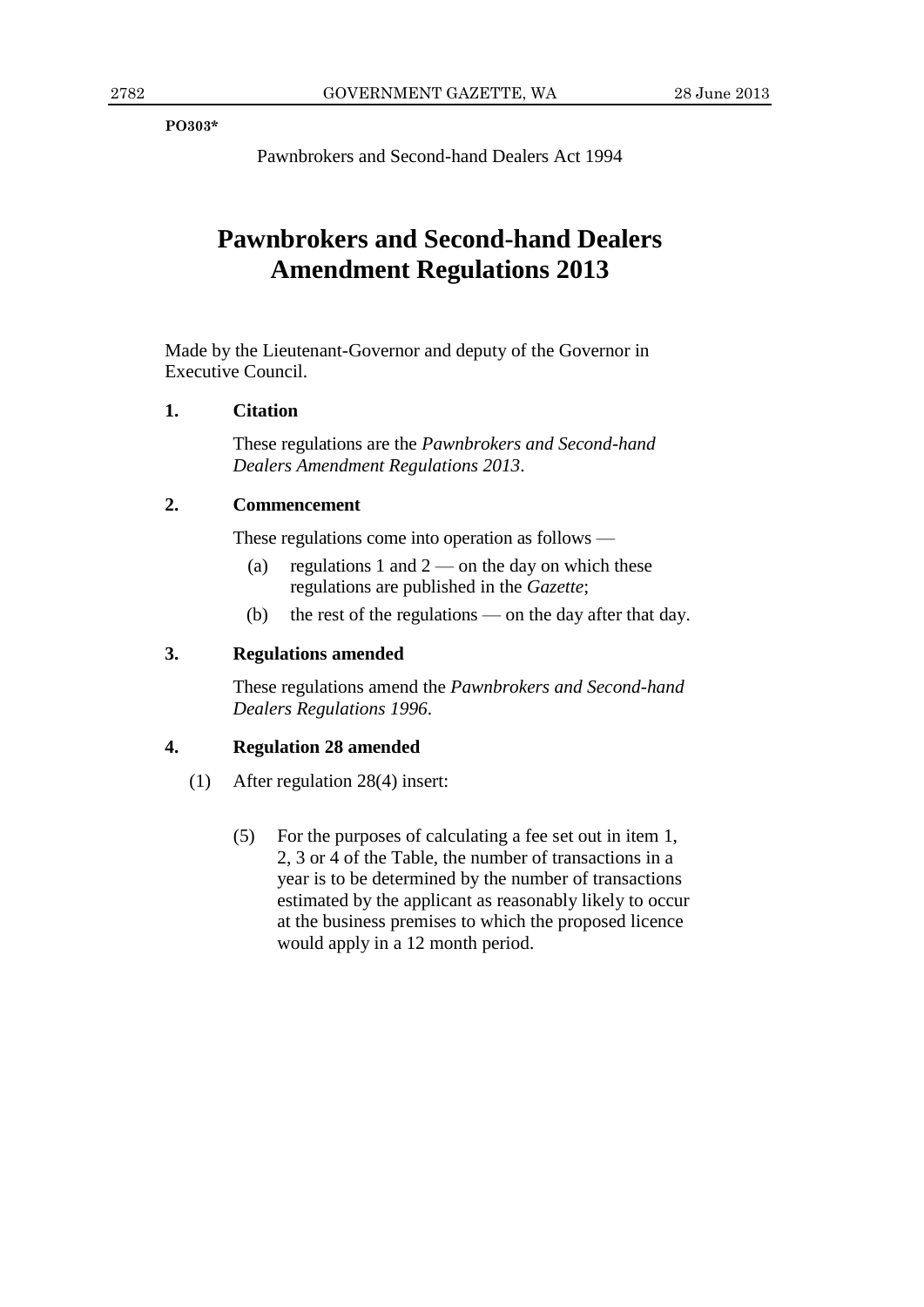### (2) In regulation 28 delete the Table and insert:

| <b>Item</b> | <b>Licence</b>                                                       | For period<br>not<br>exceeding<br>one year<br>\$) | For period<br>not<br>exceeding<br>2 years but<br>longer than<br>one year<br>\$) | For period<br>not<br>exceeding<br>3 years but<br>longer than<br>2 years<br>\$) |
|-------------|----------------------------------------------------------------------|---------------------------------------------------|---------------------------------------------------------------------------------|--------------------------------------------------------------------------------|
| 1.          | Pawnbroker's<br>licence only                                         |                                                   |                                                                                 |                                                                                |
| 1(a)        | 150 or more<br>transactions in a<br>year                             | 3449.00                                           | 4048.00                                                                         | 4646.00                                                                        |
| 1(b)        | $50 - 149$<br>transactions in a<br>year                              | 1724.50                                           | 2024.00                                                                         | 2323.00                                                                        |
| 1(c)        | $0 - 49$<br>transactions in a<br>year                                | 862.20                                            | 1012.00                                                                         | 1161.50                                                                        |
| 2.          | <b>Second-hand</b><br>dealer's licence<br>only (computer<br>option)  |                                                   |                                                                                 |                                                                                |
| 2(a)        | 150 or more<br>transactions in a<br>year                             | 3449.00                                           | 4048.00                                                                         | 4646.00                                                                        |
| 2(b)        | $50 - 149$<br>transactions in a<br>year                              | 1724.50                                           | 2024.00                                                                         | 2323.00                                                                        |
| 2(c)        | $0 - 49$<br>transactions in a<br>year                                | 862.20                                            | 1012.00                                                                         | 1161.50                                                                        |
| 3.          | <b>Second-hand</b><br>dealer's licence<br>only (facsimile<br>option) |                                                   |                                                                                 |                                                                                |
| 3(a)        | 150 or more<br>transactions in a<br>year                             | 3536.00                                           | 4221.00                                                                         | 4907.00                                                                        |

## **Table — Fees for issue of licences**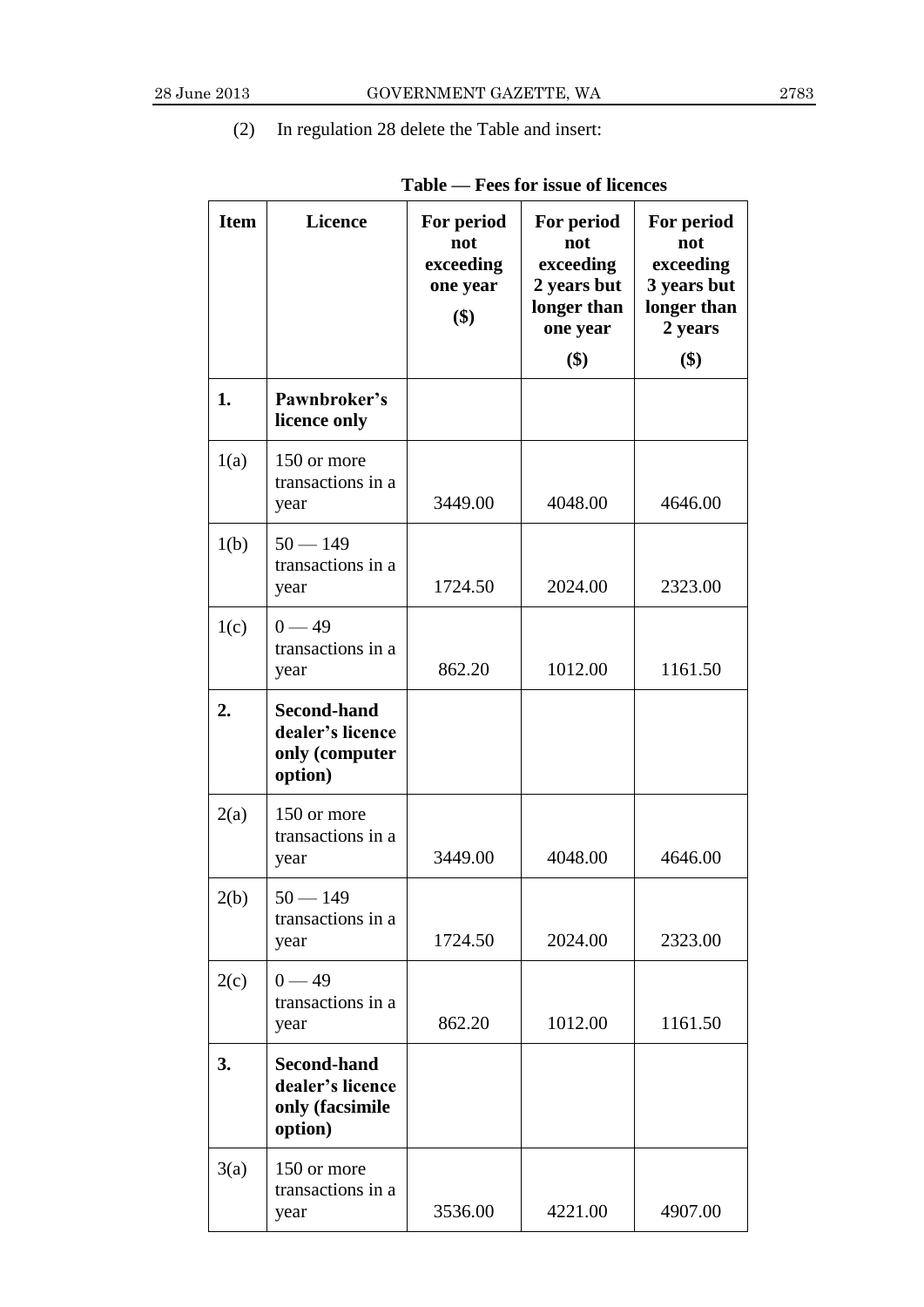| <b>Item</b>      | <b>Licence</b>                                                 | For period<br>not<br>exceeding<br>one year<br>\$) | For period<br>not<br>exceeding<br>2 years but<br>longer than<br>one year<br>\$) | For period<br>not<br>exceeding<br>3 years but<br>longer than<br>2 years<br>\$) |
|------------------|----------------------------------------------------------------|---------------------------------------------------|---------------------------------------------------------------------------------|--------------------------------------------------------------------------------|
| 3(b)             | $50 - 149$<br>transactions in a<br>year                        | 1768.00                                           | 2110.50                                                                         | 2453.50                                                                        |
| 3(c)             | $0 - 49$<br>transactions in a<br>year                          | 884.00                                            | 1055.20                                                                         | 1226.70                                                                        |
| $\overline{4}$ . | Pawnbroker's<br>licence and<br>second-hand<br>dealer's licence |                                                   |                                                                                 |                                                                                |
| 4(a)             | 150 or more<br>transactions in a<br>year                       | 3455.00                                           | 4056.00                                                                         | 4656.00                                                                        |
| 4(b)             | $50 - 149$<br>transactions in a<br>year                        | 1727.50                                           | 2028.00                                                                         | 2328.00                                                                        |
| 4(c)             | $0 - 49$<br>transactions in a<br>year                          | 863.70                                            | 1014.00                                                                         | 1164.00                                                                        |

#### **5. Regulation 29 amended**

- (1) After regulation 29(4) insert:
	- (5) For the purposes of calculating a fee set out in item 1, 2, 3 or 4 of the Table, the number of transactions in a year —
		- (a) is the number of transactions that occurred at the business premises to which the licence applies in the 12 month period ending on the day on which the application for renewal is made; but
		- (b) in the case of the first renewal of a licence for a business that, as at that day, would have been conducted for a period of less than 12 months, is to be determined by multiplying by 365 the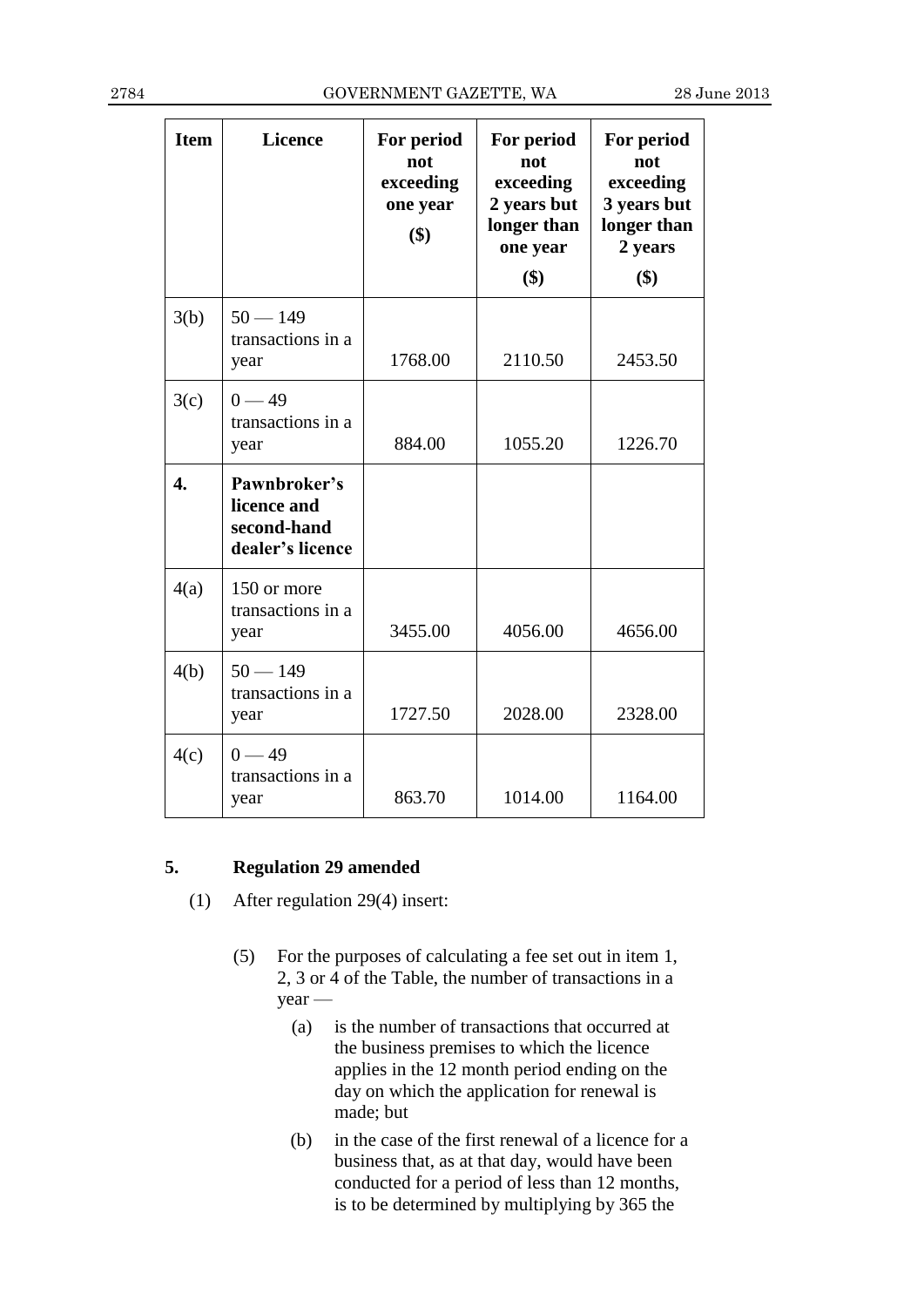average number of daily transactions in that period.

(2) In regulation 29 delete the Table and insert:

| <b>Item</b> | <b>Licence</b>                                                      | For period<br>not<br>exceeding<br>one year<br>\$) | For period<br>not<br>exceeding<br>2 years but<br>longer than<br>one year<br>\$) | For period<br>not<br>exceeding<br>3 years but<br>longer than<br>2 years<br>\$) |
|-------------|---------------------------------------------------------------------|---------------------------------------------------|---------------------------------------------------------------------------------|--------------------------------------------------------------------------------|
| 1.          | Pawnbroker's<br>licence only                                        |                                                   |                                                                                 |                                                                                |
| 1(a)        | 150 or more<br>transactions in a<br>year                            | 3414.00                                           | 3999.00                                                                         | 4584.00                                                                        |
| 1(b)        | $50 - 149$<br>transactions in a<br>year                             | 1707.00                                           | 1999.50                                                                         | 2292.00                                                                        |
| 1(c)        | $0 - 49$<br>transactions in a<br>year                               | 853.50                                            | 999.70                                                                          | 1146.00                                                                        |
| 2.          | <b>Second-hand</b><br>dealer's licence<br>only (computer<br>option) |                                                   |                                                                                 |                                                                                |
| 2(a)        | 150 or more<br>transactions in a<br>year                            | 3414.00                                           | 3999.00                                                                         | 4584.00                                                                        |
| 2(b)        | $50 - 149$<br>transactions in a<br>year                             | 1707.00                                           | 1999.50                                                                         | 2292.00                                                                        |
| 2(c)        | $0 - 49$<br>transactions in a<br>year                               | 853.50                                            | 999.70                                                                          | 1146.00                                                                        |

### **Table — Fees for renewal of licences**